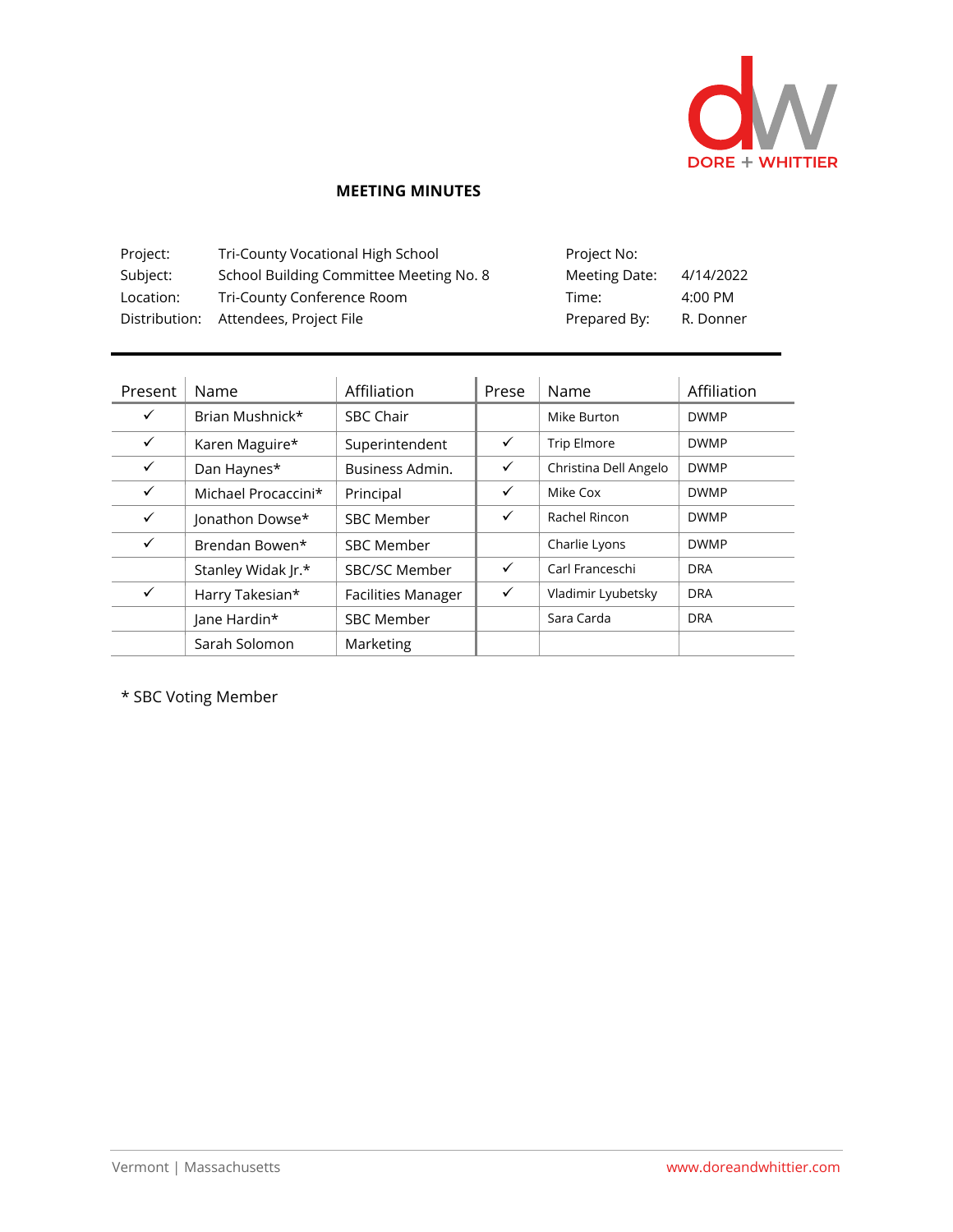Project: Peabody Welch Elementary School Meeting: School Building Committee Meeting No. 8 – 4/14/22 Page: 2

| Item No. | Description                                                                                                                                                                                                                                                                                                                                                                                                                                                                                                                                                                                                                                                                                                                                                                                                                                                                                                                                               | Action |
|----------|-----------------------------------------------------------------------------------------------------------------------------------------------------------------------------------------------------------------------------------------------------------------------------------------------------------------------------------------------------------------------------------------------------------------------------------------------------------------------------------------------------------------------------------------------------------------------------------------------------------------------------------------------------------------------------------------------------------------------------------------------------------------------------------------------------------------------------------------------------------------------------------------------------------------------------------------------------------|--------|
| 8.1      | Call to Order: 4:04 pm meeting was called to order by SBC Chair B. Mushnick<br>with 7 of 9 voting members in attendance.                                                                                                                                                                                                                                                                                                                                                                                                                                                                                                                                                                                                                                                                                                                                                                                                                                  | Record |
| 8.2      | Previous Topics & Approval of March 17, 2022, Meeting Minutes: A motion<br>to approve the 3/17/2022 meeting minutes as submitted made by J. Dowse and<br>seconded by K. Maguire. Rollcall Vote: J. Dowse, D. Haynes, B. Bowen, B.<br>Mushnick. Discussion: None. Abstentions: H. Takesian. All in favor: Motion<br>passes, minutes approved.                                                                                                                                                                                                                                                                                                                                                                                                                                                                                                                                                                                                              | Record |
| 8.3.1    | Invoices and Commitments for Approval: A motion was made by J. Dowse<br>and seconded by D. Haynes for the approval of DWMP Invoice No. 5 in the<br>amount of \$15,000.00. Rollcall Vote: H. Takesian, B. Bowen, D. Haynes, J. Dowse,<br>B. Mushnick. Discussion: None. Abstentions: None. All in favor, motion passes.                                                                                                                                                                                                                                                                                                                                                                                                                                                                                                                                                                                                                                    | Record |
| 8.3.2    | Invoices and Commitments for Approval: A motion was made by J. Dowse<br>and seconded by D. Haynes for the approval of DRA Invoice No. 2 in the amount<br>of \$28,500.00. Rollcall Vote: H. Takesian, B. Bowen, D. Haynes, J. Dowse, B.<br>Mushnick. Discussion: None. Abstentions: None. All in favor, motion passes.                                                                                                                                                                                                                                                                                                                                                                                                                                                                                                                                                                                                                                     | Record |
| 8.4      | <b>School Visioning Session Update:</b><br>C. Franceschi provides the SBC with a School Visioning Session update. The<br>process began with M. Procaccini doing the first draft of the educational<br>program which works into out visioning. We had a visioning session to update<br>what was done a few years before. We also had a second session where we<br>focused on inequality issues as well as social, emotional learning issues. We<br>have added all that feedback to the summary report. We are now translating<br>that into space needs.<br><b>Educational Programming:</b><br>$\triangleright$ Visioning<br>Diversity, Equity + Inclusion & Social/ Emotional Learning<br>➤<br><b>Summary Report</b><br>> Space Needs Assessment<br>> Space Summary Form<br><b>Guiding Principles:</b><br>> CTE & Academic Integration<br>$\triangleright$ Visible Learning<br>> Breakout & Collaboration Spaces<br>> Agile Classrooms<br>> Outdoor Spaces | Record |
|          | > Classroom Neighborhoods<br>> Multi-Purpose Spaces                                                                                                                                                                                                                                                                                                                                                                                                                                                                                                                                                                                                                                                                                                                                                                                                                                                                                                       |        |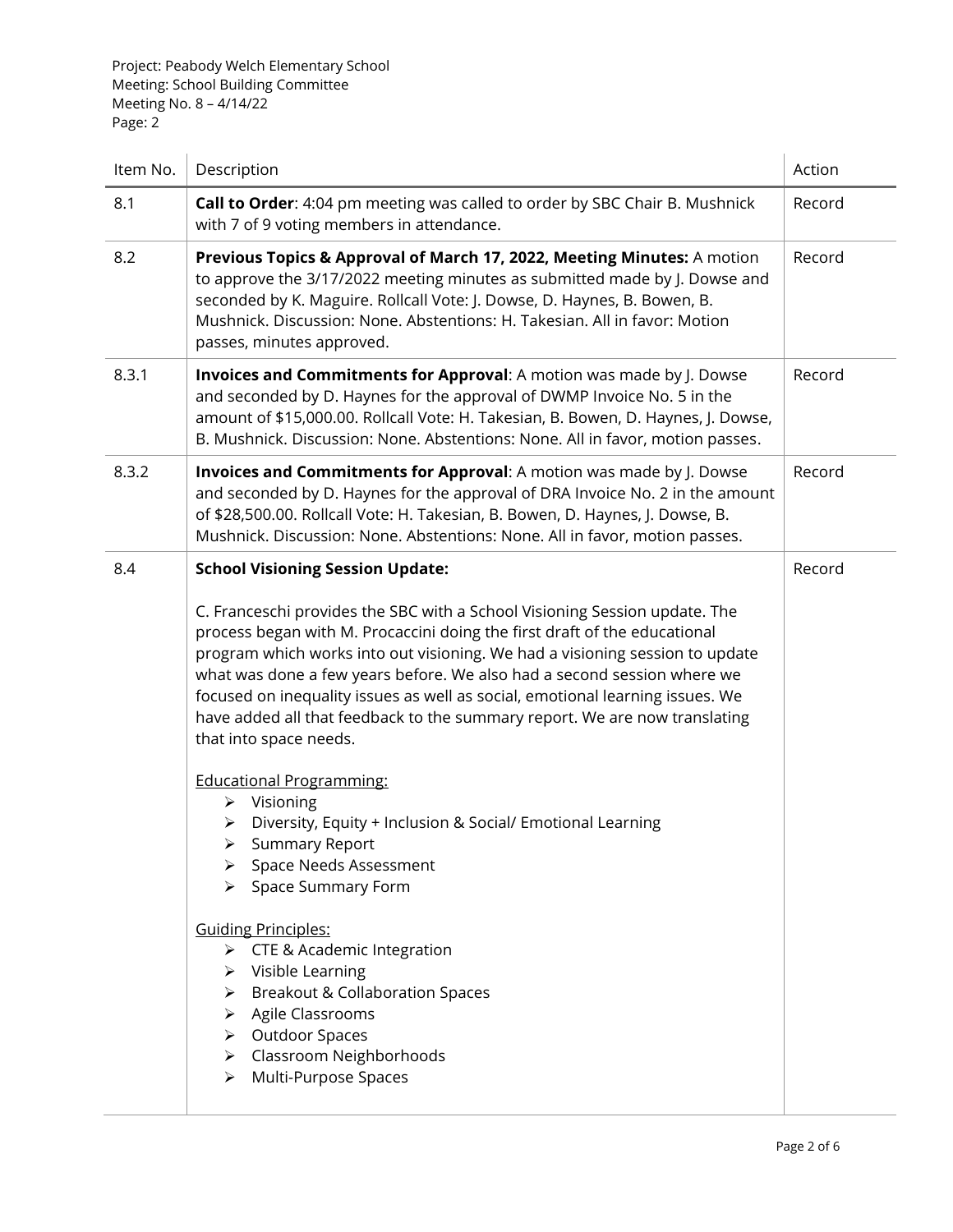|     | Discussion:                                                                                                                                                                                                                                                                                                                                                                                                                                                                                                                                                                                                                                                                                                                                                                                                                                                                                                                                                                                                                                  |        |
|-----|----------------------------------------------------------------------------------------------------------------------------------------------------------------------------------------------------------------------------------------------------------------------------------------------------------------------------------------------------------------------------------------------------------------------------------------------------------------------------------------------------------------------------------------------------------------------------------------------------------------------------------------------------------------------------------------------------------------------------------------------------------------------------------------------------------------------------------------------------------------------------------------------------------------------------------------------------------------------------------------------------------------------------------------------|--------|
|     | $\triangleright$ None                                                                                                                                                                                                                                                                                                                                                                                                                                                                                                                                                                                                                                                                                                                                                                                                                                                                                                                                                                                                                        |        |
| 8.5 | <b>Existing Condition Report Update:</b>                                                                                                                                                                                                                                                                                                                                                                                                                                                                                                                                                                                                                                                                                                                                                                                                                                                                                                                                                                                                     | Record |
|     | C. Franceschi shares an existing condition report update.                                                                                                                                                                                                                                                                                                                                                                                                                                                                                                                                                                                                                                                                                                                                                                                                                                                                                                                                                                                    |        |
|     | Landscape:<br>$\triangleright$ Vehicular and pedestrian pavement and curbing is in poor condition<br>throughout the site<br>$\triangleright$ Athletic field conditions are fair to poor, the track is visibly deteriorated<br>$\triangleright$ Fields, bleachers and the press box AAD non-compliant<br>Architectural:<br>$\triangleright$ Poor exterior envelope performance<br>> Glazing at storefronts brittle cracking and in many cases missing, glazing<br>film at all instances hazy, cracking and peeling<br>$\triangleright$ Fire suppression system not provided<br>> AAB Non-Compliance: Doors lack pull side clearance, typical for<br>numerous doors<br>> AAB Non-Compliance: Public ramps too steep, lack compliant handrails,<br>typical for all<br>> AAB Non-Compliance: Multiple toilet rooms lack maneuvering<br>clearances and assist devices<br>$\triangleright$ All ACT ceilings are extensively damaged, cracked, stained and<br>mismatched<br>$\triangleright$ Guardrails at mezzanines and stairs not code compliant |        |
|     | Roof at loading dock corridor deteriorating<br>$\triangleright$<br>FF&E:<br>$\triangleright$ Servery equipment needs to be entirely replaced<br>Servery layout interferes with functional requirements<br>≻                                                                                                                                                                                                                                                                                                                                                                                                                                                                                                                                                                                                                                                                                                                                                                                                                                  |        |
|     | Structural:<br>$\triangleright$ Lintels at masonry opening corroded and require replacement<br>$\triangleright$ Water damage at exterior patio<br>$\triangleright$ Damaged metal deck due to water infiltration from exterior patio above                                                                                                                                                                                                                                                                                                                                                                                                                                                                                                                                                                                                                                                                                                                                                                                                    |        |
|     | Fire Protection:<br>$\triangleright$ Fire pump likely will be required if sprinklers are provided                                                                                                                                                                                                                                                                                                                                                                                                                                                                                                                                                                                                                                                                                                                                                                                                                                                                                                                                            |        |
|     | Plumbing:<br>> Cast iron storm drainage, sanitary drain, waste, and vent piping is "Tru-<br>Spun" product has history of premature failure<br>Recirculation piping likely not installed code requirements<br>≻                                                                                                                                                                                                                                                                                                                                                                                                                                                                                                                                                                                                                                                                                                                                                                                                                               |        |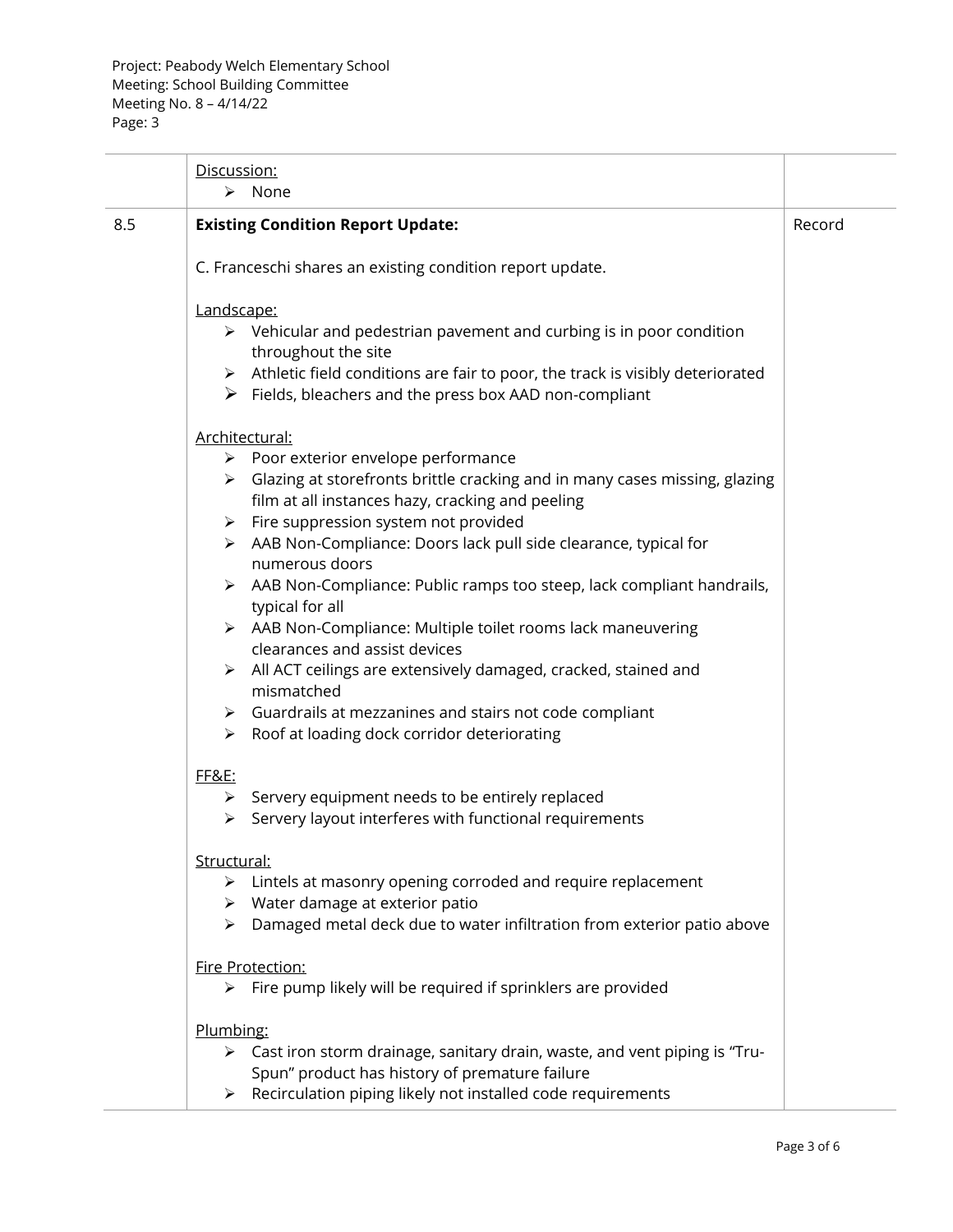|     | $\triangleright$ Some plumbing vents should be relocated away from fresh air intakes                                                                            |        |  |
|-----|-----------------------------------------------------------------------------------------------------------------------------------------------------------------|--------|--|
|     | Mechanical:                                                                                                                                                     |        |  |
|     | $\triangleright$ Energy recover units, serving kitchen, culinary arts and bakery, have                                                                          |        |  |
|     | deteriorated beyond repair                                                                                                                                      |        |  |
|     | Shop dust collectors require explosion isolation dampers, spark<br>$\blacktriangleright$                                                                        |        |  |
|     | detection and spark arresting equipment                                                                                                                         |        |  |
|     | Electrical:                                                                                                                                                     |        |  |
|     | $\triangleright$ Emergency power system in poor condition                                                                                                       |        |  |
|     | $\triangleright$ Normal power system in poor condition                                                                                                          |        |  |
|     | $\triangleright$ The fire alarm system does not meet current regulatory requirements                                                                            |        |  |
|     | <b>Information Technology:</b>                                                                                                                                  |        |  |
|     | $\triangleright$ An integrated electronic security system; integrating the intrusion                                                                            |        |  |
|     | detection, access control, and CCTV systems, is not provided                                                                                                    |        |  |
|     | > Secure supervised entrance vestibule with two sets of secure doors not                                                                                        |        |  |
|     | provided                                                                                                                                                        |        |  |
|     | Discussion:                                                                                                                                                     |        |  |
|     | $\triangleright$ T. Elmore asks should we consider adding these existing conditions to                                                                          |        |  |
|     | the website? C. Franceschi notes we want to be sure people understand                                                                                           |        |  |
|     | these conditions are not due to neglect of the building, it is due to age.<br>$\triangleright$ J. Dowse mentions at the school committee meeting last night the |        |  |
|     | athletic director shared the that the school was using the track for                                                                                            |        |  |
|     | practice but due to its condition, are not allowed to use it for actual                                                                                         |        |  |
|     | events. Also, there are a lot of concerns our technology director had so                                                                                        |        |  |
|     | it is great that we are looking at those.                                                                                                                       |        |  |
|     | DRA will send the presentation to DWMP to be shared on the website.<br>≻                                                                                        |        |  |
| 8.6 | <b>Space Summary Overview:</b>                                                                                                                                  | Record |  |
|     | <b>Space Needs Assessment:</b>                                                                                                                                  |        |  |
|     | C. Franceschi shares we have taken your floor plans of the existing<br>➤                                                                                        |        |  |
|     | building and started measuring against standards for space, size and                                                                                            |        |  |
|     | color code them.                                                                                                                                                |        |  |
|     | C. Franceschi shares the floor plans and explains what each color<br>➤                                                                                          |        |  |
|     | represents.<br>Green - Good<br>$\circ$                                                                                                                          |        |  |
|     | Yellow - Intermediate (MSBA would probably accept those<br>$\circ$                                                                                              |        |  |
|     | classrooms even though they are on the smaller side.)                                                                                                           |        |  |
|     | Red - Needs attention (Spaces are too small for their projected<br>$\circ$                                                                                      |        |  |
|     | enrollment.)                                                                                                                                                    |        |  |
|     | Gray - Great (Spaces are larger than standard for projected<br>$\circ$                                                                                          |        |  |
|     | enrollment.)                                                                                                                                                    |        |  |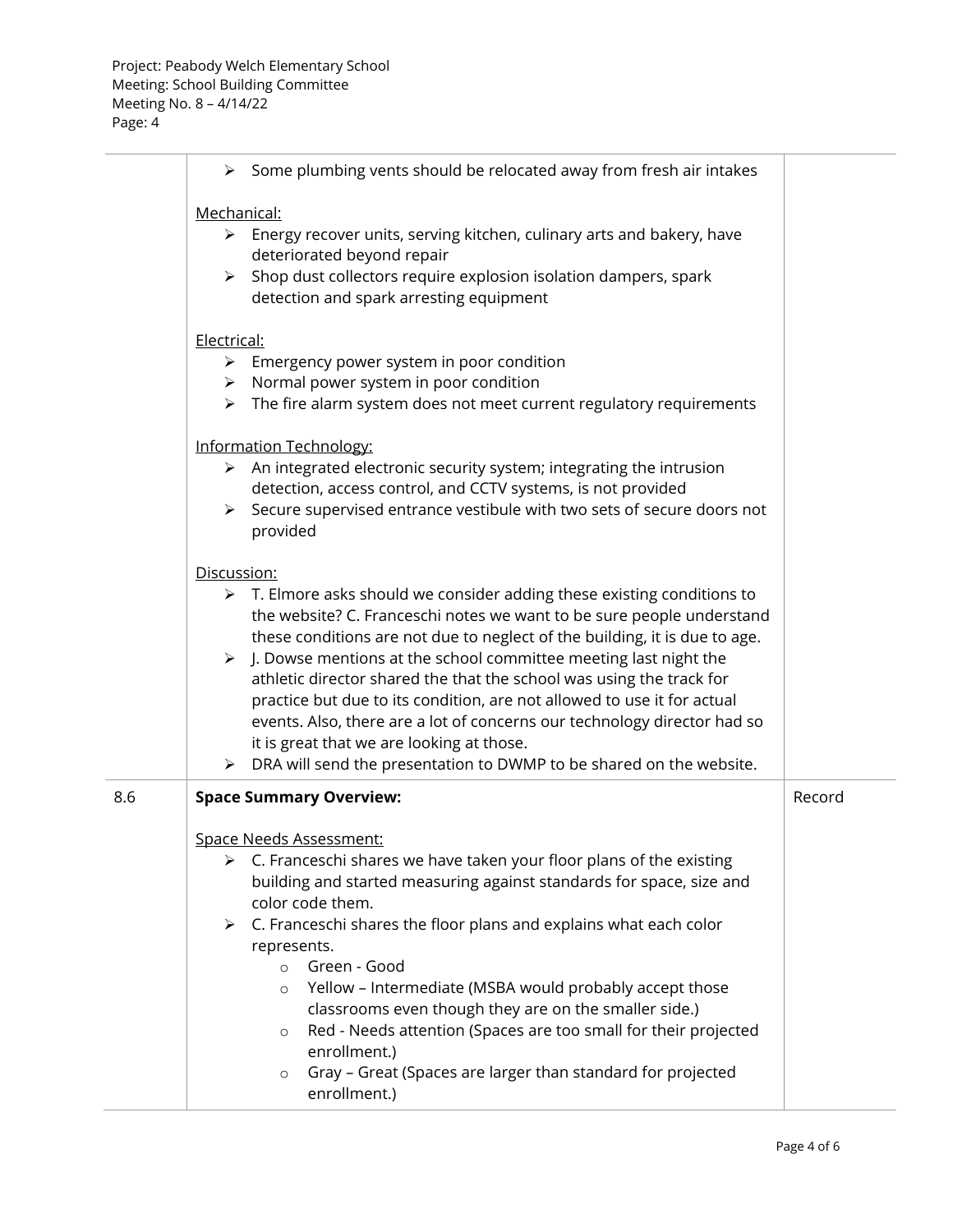|     | Space Summary Form:<br>$\triangleright$ C. Franceschi explains this is a form the MSBA requires us to use on<br>projects. It is a spreadsheet that lists every single space in the building<br>and organizes it by category. This form is a calculation to help the MSBA<br>decide on how large the new spaces/building should be.<br>Discussion:                                                                                                                                                                                                                                                                             |        |
|-----|-------------------------------------------------------------------------------------------------------------------------------------------------------------------------------------------------------------------------------------------------------------------------------------------------------------------------------------------------------------------------------------------------------------------------------------------------------------------------------------------------------------------------------------------------------------------------------------------------------------------------------|--------|
|     | None.<br>➤                                                                                                                                                                                                                                                                                                                                                                                                                                                                                                                                                                                                                    |        |
| 8.7 | <b>Existing Equipment Survey with Teacher/Student Participation Update:</b>                                                                                                                                                                                                                                                                                                                                                                                                                                                                                                                                                   | Record |
|     | C. Dell Angelo explains the project team met with M. Procaccini at Tri-County on<br>Monday to go over the existing equipment surveys. These documents will help<br>us understand the existing equipment and where new equipment is needed if it<br>needs to be replaced or if the shop teacher wants to keep it. They will also<br>provide us with all details about the specific equipment. Also, during the<br>visioning sessions we heard from teachers that they want to get the students<br>involved and this is a great way to do so. DRA will then take this list and start<br>making heir own inventory list as well. |        |
|     | Discussion:                                                                                                                                                                                                                                                                                                                                                                                                                                                                                                                                                                                                                   |        |
|     | $\triangleright$ C. Dell Angelo will provide the SBC with an updated link for the existing<br>conditions survey.                                                                                                                                                                                                                                                                                                                                                                                                                                                                                                              |        |
| 8.8 | <b>Website Update:</b>                                                                                                                                                                                                                                                                                                                                                                                                                                                                                                                                                                                                        | Record |
|     | R. Rincon shares project website updates with the SBC.                                                                                                                                                                                                                                                                                                                                                                                                                                                                                                                                                                        |        |
|     | > The project website link has been added to Tri-County's home page, so<br>the project website is now easily accessible.<br>> On the "News" page Frank Locker's Visioning Session Update was added.<br>On the "Committee" page you can now find our SBC Meeting Packets.<br>$\triangleright$<br>Finally, C. Dell Angelo and I are meeting next week to make some<br>➤<br>updates to the website and add some of the existing conditions pictures<br>that H. Takesian had sent over the other day.                                                                                                                             |        |
|     | Discussion:<br>> None.                                                                                                                                                                                                                                                                                                                                                                                                                                                                                                                                                                                                        |        |
| 8.9 | <b>Financial Update:</b>                                                                                                                                                                                                                                                                                                                                                                                                                                                                                                                                                                                                      | Record |
|     | M. Cox shares a financial update with the SBC.                                                                                                                                                                                                                                                                                                                                                                                                                                                                                                                                                                                |        |
|     | Invoices submitted for approval<br>➤<br>New commitments and approvals (none this meeting)<br>➤                                                                                                                                                                                                                                                                                                                                                                                                                                                                                                                                |        |